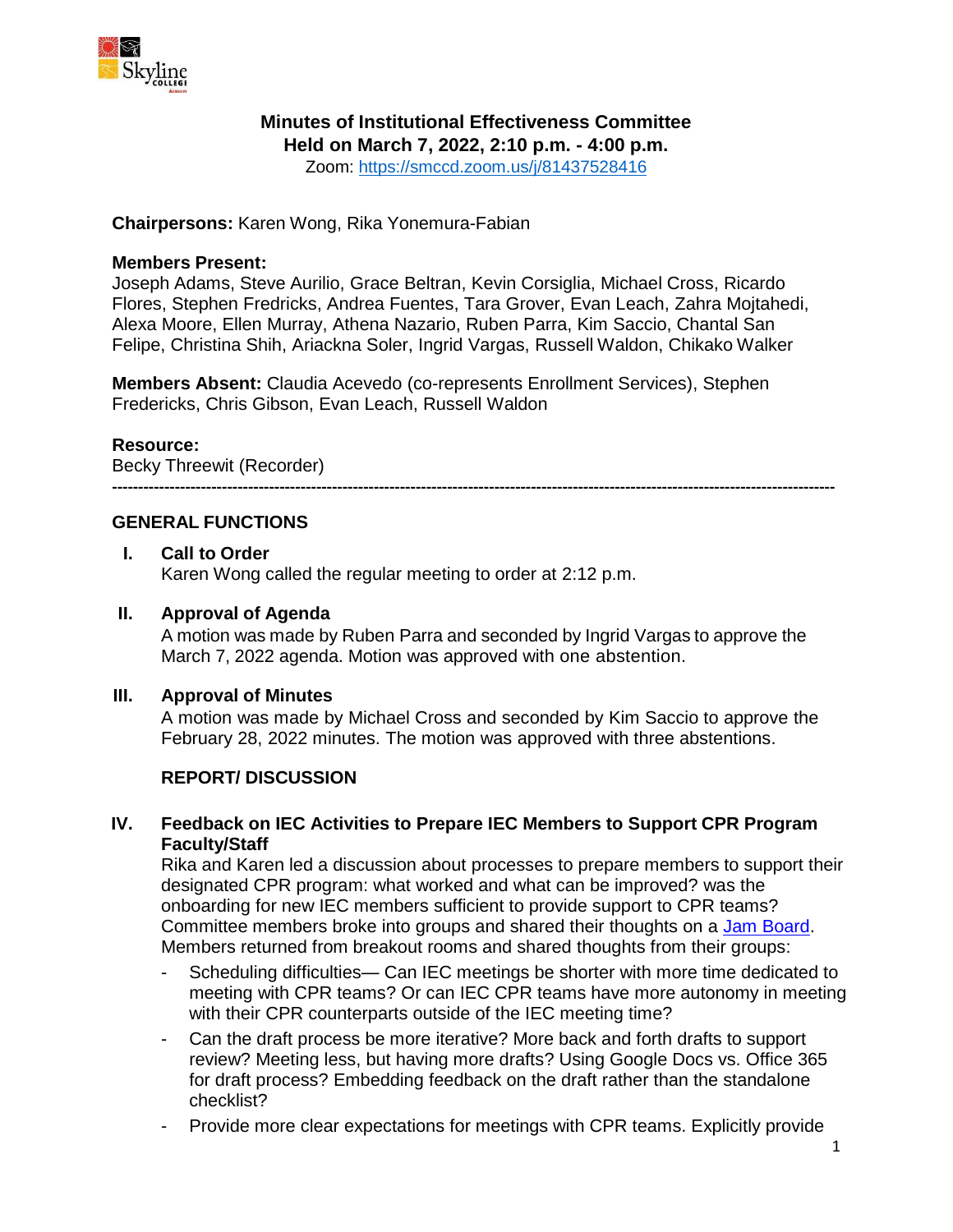

what exactly needs to be accomplished in the meetings with CPR teams.

- Determine tangible outcomes of completing CPR process. How will outcomes achieve department goals? At the Orientation, carve out more space for program specific questions and/or how to organize the process (e.g., collaborating, scheduling "deadlines," etc.)
- CPR Template -- Can we improve the CPR template to make it more readable? Can we line up all of the goals in one place, instead of the second and fifth sections?
- Can we provide examples of data visualizations, and a means to import those visualizations in to the narrative fields?
- Can we train CPR teams to use raw data more effectively?

## **V. Appreciative Inquiry**

Karen Wong led a short discussion about Appreciative Inquiry, a method to generate constructive dialogue between committee members and CPR teams. The traditional approach to a review process focuses heavily on failures, barriers, and what is wrong. Appreciative Inquiry "enlivens" the process by amplifying the positive aspects of program review by focusing on what works. Committee members shared in the chat additional strategies to generate constructive dialogue:

- Identify root program successes
- Ask guided questions
- Cast concerns using the "compliment sandwich" method
- "Marie Kondo" it dwell on what brings joy
- Learn from successful experiences
- Envision the future manifestation of an idea

## **VI. Develop Knowledge about the Second CPR Program to Prepare for the March 21 Consultation**

Karen Wong provided committee members with Google Docs dedicated to preparing for upcoming CPR consultations. Committee members were given the option to work asynchronously or within the meeting. Members who planned to work asynchronously signed off. Remaining members broke into breakout rooms to begin work and worked until the end of the meeting.

## **ANNOUNCEMENTS**

- VII. Optional for IEC members: Attend the Curriculum Committee's "Curriculum Mystery" workshop on April 6, 2:10 – 4. Outlook invitations were sent.
- VIII. Invite your colleagues to attend the CPR presentations in April. Flyer was attached to the outlook meeting invitation.
- IX. IEC meetings are the second and fourth Mondays except where indicated, from  $2:10 4$ : March 21 (3<sup>rd</sup> due to spring break), April 11& 25, May 9. Outlook invitations were sent.

## **NEXT REGULAR MEETING**